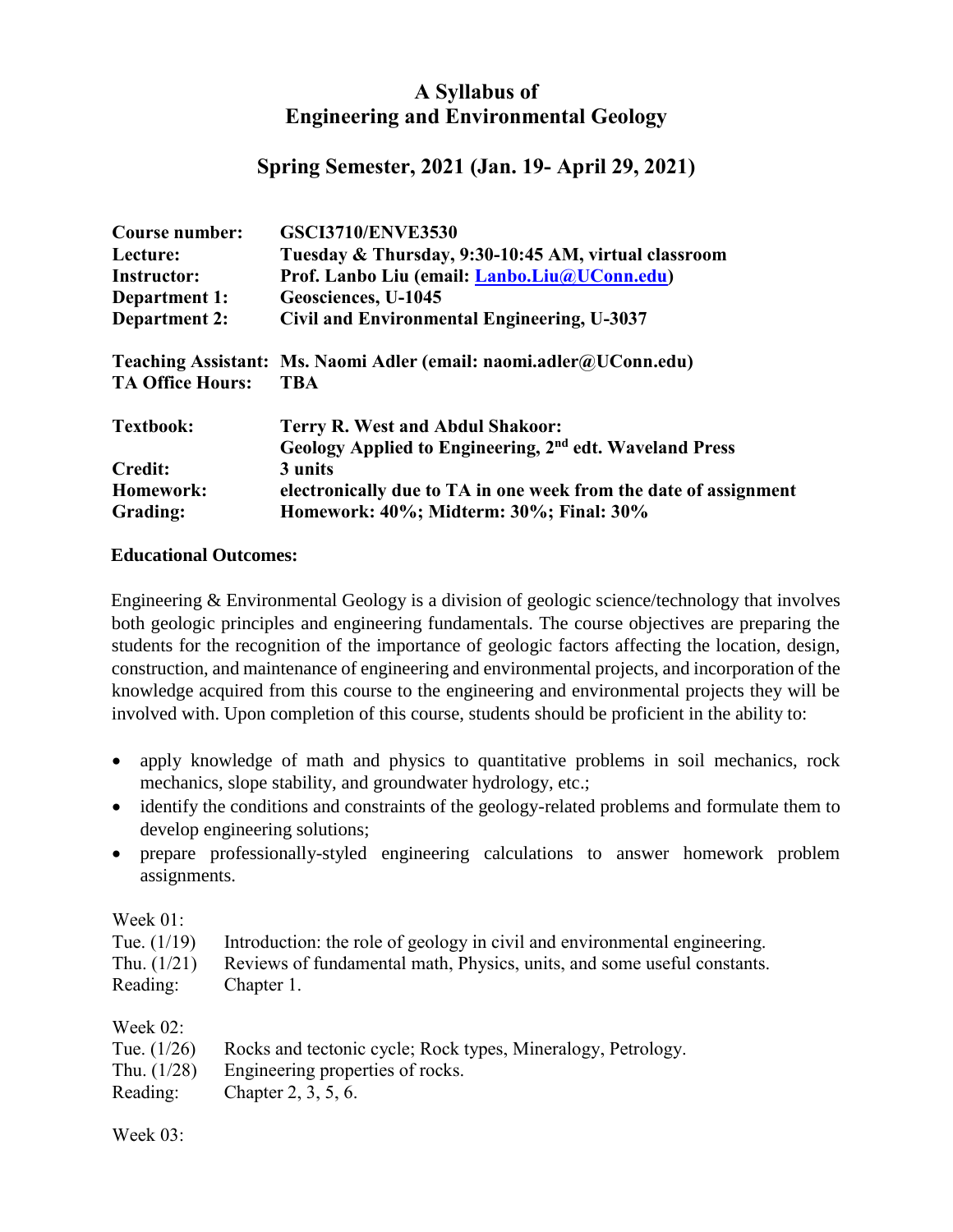| Tue. $(2/2)$<br>Thu. $(2/4)$<br>Reading:                      | Engineering classification; Rock strength<br>Rocks as engineering materials. (no class due to winter storm, no student come to<br>the virtual classroom, 2021)<br>Chapter 8, 7                                         |
|---------------------------------------------------------------|------------------------------------------------------------------------------------------------------------------------------------------------------------------------------------------------------------------------|
| Week 04:<br>Tue. $(2/9)$<br>Thu. $(2/11)$<br>Reading:         | Mohr circle and Coulomb criterion. Rock mechanics review & summary<br>Weathering: Mechanical and Chemical weathering<br>Chapter $8, 4, 7$                                                                              |
| Week $05$ :<br>Tue. $(2/16)$<br>Thu. $(2/18)$<br>Reading:     | Rock mechanics recap<br>Soil Mechanics I<br>Chapter 4, 7                                                                                                                                                               |
| Week 06:<br>Tue. $(2/23)$<br>Thu. $(2/25)$<br>Reading:        | Construction materials, Problem solving in Rock Mechanic<br>Visit Connecticut Advanced Pavement Lab (CAPLab).<br>Chapter $7, 8, 9$                                                                                     |
| <b>Week 07:</b><br>Tue. $(3/2)$<br>Thu. $(3/4)$<br>Reading:   | Soil Mechanics II<br>Soil profiles and soil profile development<br>Chapter 4, 17, 20                                                                                                                                   |
| Week 08:<br>Tue. $(3/9)$<br>Thu. $(3/11)$                     | Review of the contents taught before the spring break.<br>Take-home Midterm examination.                                                                                                                               |
| Week 9:<br>Tue. $(3/16)$<br>Thu. $(3/18)$<br>Reading:         | comments on midterm exam; hydrology introduction, Surface water.<br>Groundwater hydrogeology: water table, hydraulic head, Darcy's<br>law,<br>Groundwater distribution. Permeability, pumping test.<br>Chapters 12, 13 |
| <b>Week 10:</b><br>Tue. $(3/23)$<br>Thu. $(3/25)$<br>Reading: | Coastal problems, Coastal erosion and Coastline protection; Coast hazards:<br>tsunami, salt water intrusion<br>Chapter 12, 13, 16                                                                                      |
| Week 11:<br>Tue. $(3/30)$<br>Thu. $(4/1)$<br>Reading:         | Site characterization for Eng./Environ. projects: seismic refraction<br>Site characterization for environmental projects: electric resistivity tomography<br>(ERT)<br>Chapter 18, 19                                   |
| Week 12:<br>Tue. $(4/6)$<br>Thu. $(4/8)$<br>Reading:          | Site characterization for environmental projects: electromagnetic (EM) methods<br>Site characterization for Eng./Environ. projects: ground penetrating radar (GPR)<br>Chapter 18, 19                                   |